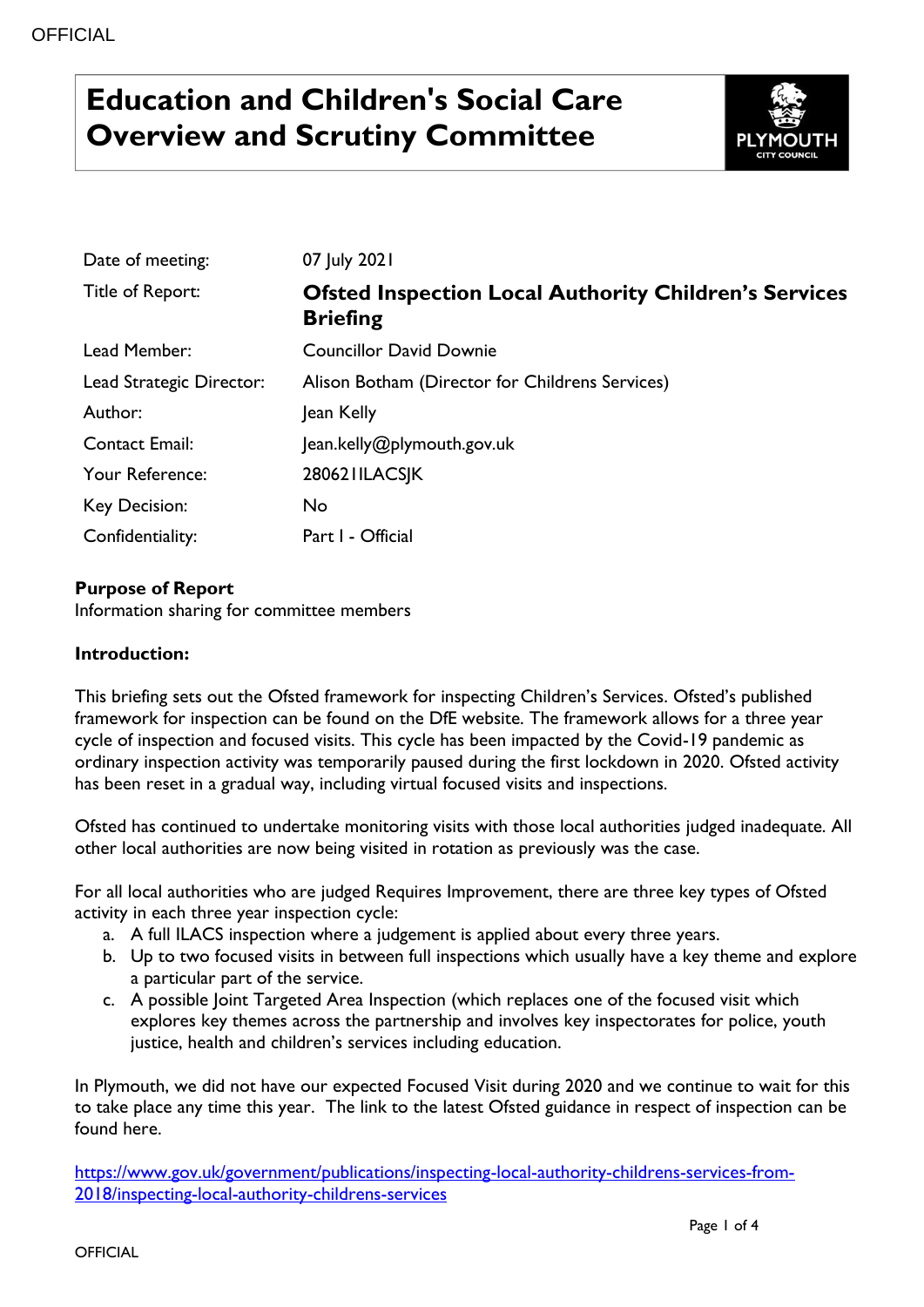## **Framework Inspection of Local Authority Children's Services (ILACS).**

The current ILACS framework has been in place since November 2017 and were updated in March 2021. Ofsted inspection teams review the following key areas of practice:

- These inspections focus on the effectiveness of local authority services and arrangements:
- to help and protect children
- the experiences and progress of children in care wherever they live, including those children who return home
- the arrangements for permanence for children who are looked after, including adoption
- the experiences and progress of care leavers

They also evaluate:

- the effectiveness of leaders and managers
- the impact they have on the lives of children and young people
- $\blacksquare$  the quality of professional practice

Key principles of the inspection framework:

- whole system approach
- Intelligence based from a wide range of sources
- $\bullet$  responsible fair and proportionate

#### *Full Inspection arrangements:*

Five days' notice is usually given for this inspection. However, during the pandemic up to 10 days' notice can be given. Four social care inspectors visit to include one education inspector.

The inspectors undertake a great deal of off-site work with the local authority to review data and documentation. They are then on-site for 2 days. A judgement is given (Outstanding, Good, Requires Improvement to be good and Inadequate). This might be indicated on the final day of the inspection but as this is due to Ofsted moderation, it is not confirmed until the report is shared approximately 4-6 weeks later.

#### *Focused Visit arrangements:*

Ofsted announce the visit up to 10 days before they visit for their fieldwork (virtually or in person). They do this by calling the DCS to alert the local authority on a Tuesday or Wednesday each week. This two week period allows time for the local authority to provide the lead inspector with all of the data and information required to be provided before the fieldwork is undertaken. Fieldwork is undertaken by 3 HMIs (Her Majesty's Inspectors) for two days.

The lead inspector will alert the DCS to any particular theme being explored so that evidence can be shared. Currently, we know that Ofsted have been particularly interested in issues, including:

- Edge of Care responses to children who are at risk of being looked after.
- Legal planning and the quality of pre-proceedings responses.
- Whether children in need of adoption are served well, this includes when the local authority is part of a Regional Adoption Agency, which Plymouth is. We are part of Adopt South West, with Devon County Council, Torbay Council and Somerset.

*Joint Targeted Area Inspection arrangements:*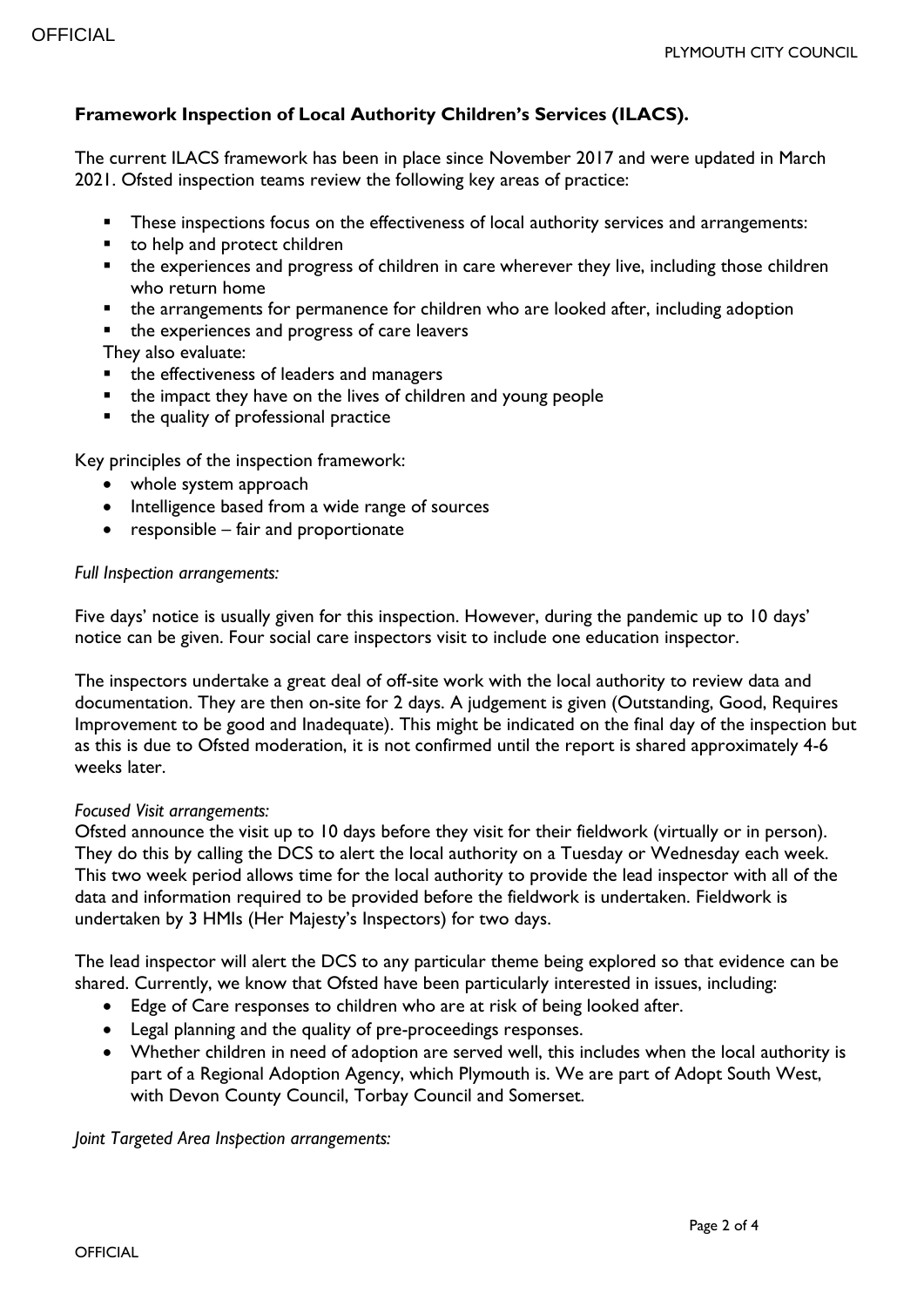These are multi-agency inspections undertaken with other key inspectorates to view the quality and effectiveness of partner agency responses to children and centred on a particular theme.

This process lasts for 4 weeks and includes two weeks of fieldwork in all key agencies (police, youth justice, health, children's social care and education)

Local Preparation has included:

- Regular preparation meetings and communication to the service
- Preparation of presentation of our self-assessment to inspectors on the first day they arrive.
- Share all required performance data related to children open to social work services (Annex A).
- Audit activity in preparation to evidence our practice in respect of key issues, for example, our responses to issues of child exploitation, the quality of child protection planning and decision making when children leave our care.

#### **Recent Inspections and key learning:**

- 1. Inspection of LA Children's Services (ILACS) took place in October 2018 a. Plymouth was judged Requires Improvement to be good.
- 2. Joint Targeted Area Inspection (JTAI) too place in November 2019. No judgement is given in these inspections. However, we have an action plan to address key learning points which is reviewed regularly by all partner agencies as part of the Plymouth Children's Safeguarding Partnership
- 3. Focused Visits take place in between full ILACS visits and JTAI visits as part of the three year cycle of inspection. We have not had a focused visit since prior to the last ILACS inspection in 2018. We have been preparing for this visit as a service so that we are ready to provide accurate child and service level information when the visit if announced.

#### **Recommendations and Reasons**

Not applicable

#### **Alternative options considered and rejected**

Not applicable

#### **Relevance to the Corporate Plan and/or the Plymouth Plan**

Ensuring we are responsible as a service and support families in the community.

# **Implications for the Medium Term Financial Plan and Resource Implications:**

Not applicable

#### **Carbon Footprint (Environmental) Implications:**

Click here to enter text.

#### **Other Implications: e.g. Health and Safety, Risk Management, Child Poverty:**

*\* When considering these proposals members have a responsibility to ensure they give due regard to the Council's duty to promote equality of opportunity, eliminate unlawful discrimination and promote good relations between people who share protected characteristics under the Equalities Act and those who do not.* Click here to enter text.